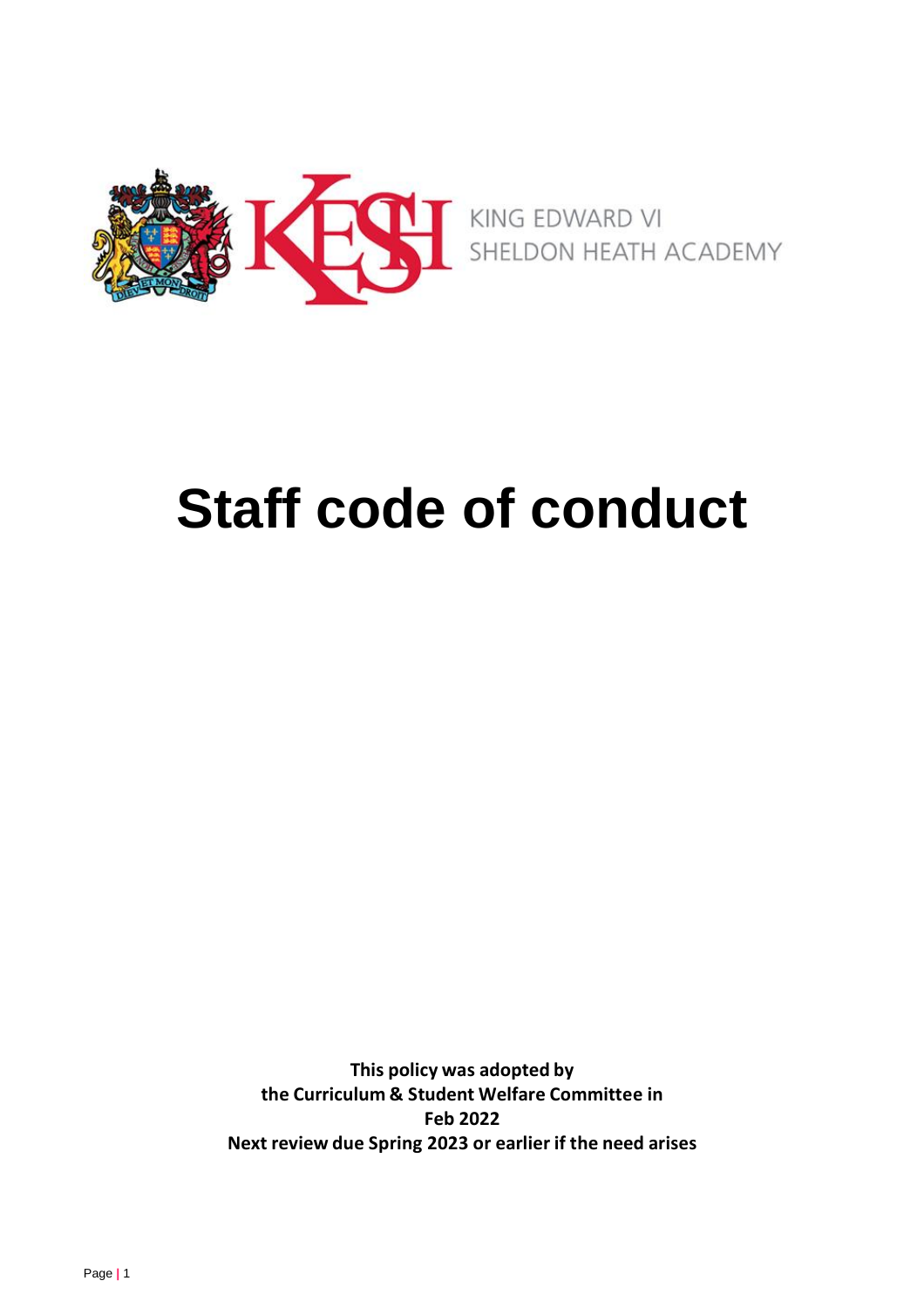## **1. Aims, scope and principles**

This policy aims to set and maintain standards of conduct that we expect all staff to follow.

By creating this policy, we aim to ensure our school is an environment where everyone is safe, happy and treated with respect.

Many of the principles in this code of conduct are based on the [Teachers' Standards.](https://www.gov.uk/government/publications/teachers-standards) School staff have an influential position in the school and will act as role models for pupils by consistently demonstrating high standards of behaviour.

We expect that all teachers will act in accordance with the personal and professional behaviours set out in the Teachers' Standards. We expect all support staff, governors and volunteers to also act with personal and professional integrity, respecting the safety and wellbeing of others.

Failure to follow the code of conduct may result in disciplinary action being taken, as set out in our staff disciplinary procedures.

Please note that this code of conduct is not exhaustive. If situations arise that are not covered by this code, staff will use their professional judgement and act in the best interests of the school and its pupils.

# **2. Legislation and guidance**

In line with the statutory safeguarding guidance [Keeping Children Safe in Education,](https://www.gov.uk/government/publications/keeping-children-safe-in-education--2) we should have a staff code of conduct, which should cover acceptable use of technologies (including the use of mobile devices), staff/pupil relationships and communications, including the use of social media.

This policy also complies with our funding agreement and articles of association.

# **3. General obligations**

Staff set an example to pupils. They will:

- Maintain high standards in their attendance and punctuality
- Never use inappropriate or offensive language in school
- Treat pupils and others with dignity and respect
- Show tolerance and respect for the rights of others
- Not undermine fundamental British values, including democracy, the rule of law, individual liberty, and mutual respect and tolerance of those with different faiths and beliefs
- Not express personal beliefs in a way that exploits pupils' vulnerability or might lead them to break the law
- Understand the statutory frameworks they must act within
- Adhere to the Teachers' Standards

#### **4. Safeguarding**

Staff have a duty to safeguard pupils from harm, and to report any concerns they have. This includes physical, emotional and sexual abuse, and neglect.

Staff will familiarise themselves with our child protection and safeguarding policy and procedures, and the Prevent initiative, and ensure they are aware of the processes to follow if they have concerns about a child.

Our child protection and safeguarding policy and procedures are available on our website at [Foundation and](https://www.keshacademy.com/media/docs/policies/KESH-Safeguarding-and-Child-Protection-Policy.pdf)  [Academy Trust Governance Model Safeguarding and Child Protection Policy DRAFT V1 September 2021](https://www.keshacademy.com/media/docs/policies/KESH-Safeguarding-and-Child-Protection-Policy.pdf)  [\(keshacademy.com\)](https://www.keshacademy.com/media/docs/policies/KESH-Safeguarding-and-Child-Protection-Policy.pdf) New staff will also be given copies on arrival.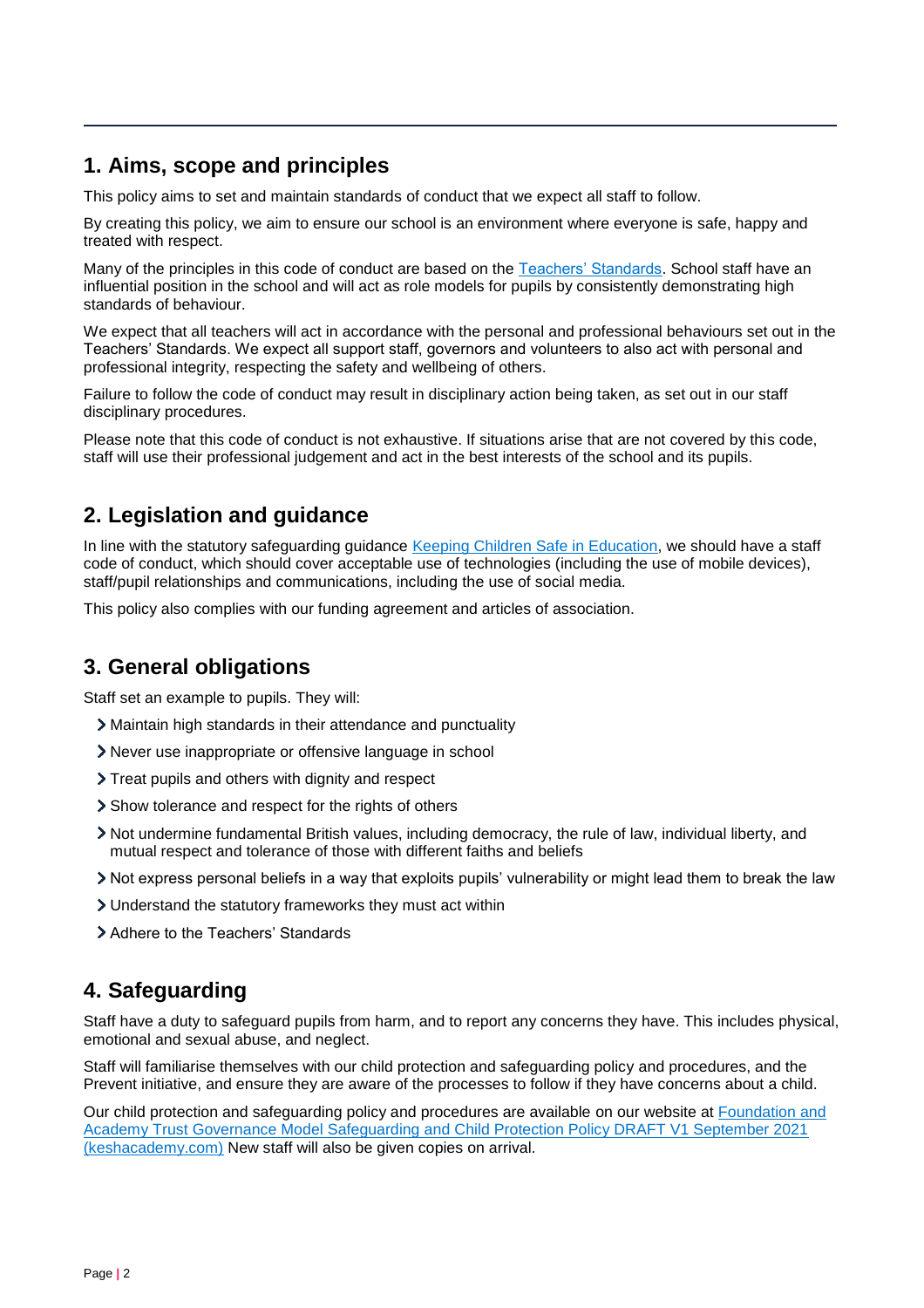#### **4.1 Low-level concerns about members of staff**

A low-level concern is a behaviour towards a child by a member of staff that does not meet the harms threshold, is inconsistent with the staff code of conduct, and may be as simple as causing a sense of unease or a 'nagging doubt'. For example, this may include:

- > Being over-friendly with children
- > Having favourites
- Taking photographs of children on a personal device
- Engaging in one-to-one activities where they can't easily be seen
- Using inappropriate language

Low-level concerns can include inappropriate conduct inside and outside of work.

All staff should share any low-level concerns they have using the reporting procedures set out in our child protection and safeguarding policy. We also encourage staff to self-refer if they find themselves in a situation that could be misinterpreted. If staff are not sure whether behaviour would be deemed a low-level concern, we encourage staff to report it.

All reports will be handled in a responsive, sensitive and proportionate way.

Unprofessional behaviour will be addressed, and the staff member supported to correct it, at an early stage.

This creates and embeds a culture of openness, trust and transparency in which our values and expected behaviour are constantly lived, monitored and reinforced by all staff, while minimising the risk of abuse.

Reporting and responding to low-level concerns is covered in more detail in our Low Level Concerns policy. This should be read in conjunction with our safeguarding policy.

## **5. Staff-pupil relationships**

Staff will observe proper boundaries with pupils that are appropriate to their professional position. They will act in a fair and transparent way that would not lead anyone to reasonably assume they are not doing so.

If staff members and pupils must spend time on a one-to-one basis, staff will ensure that:

- > This takes place in a public place that others can access
- Others can see in to the room
- A colleague or line manager knows this is taking place

Staff should avoid contact with pupils outside of school hours if possible.

Personal contact details should not be exchanged between staff and pupils. This includes social media profiles.

While we are aware many pupils and their parents may wish to give gifts to staff, for example, at the end of the school year, gifts from staff to pupils are not acceptable.

If a staff member is concerned at any point that an interaction between themselves and a pupil may be misinterpreted, or if a staff member is concerned at any point about a fellow staff member and a pupil, this should be reported in line with the procedures set out in our child protection and safeguarding policy.

#### **6. Communication and social media**

School staff's social media profiles should not be available to pupils. If they have a personal profile on social media sites, they should not use their full name, as pupils may be able to find them. Staff should consider using a first and middle name instead, and set public profiles to private.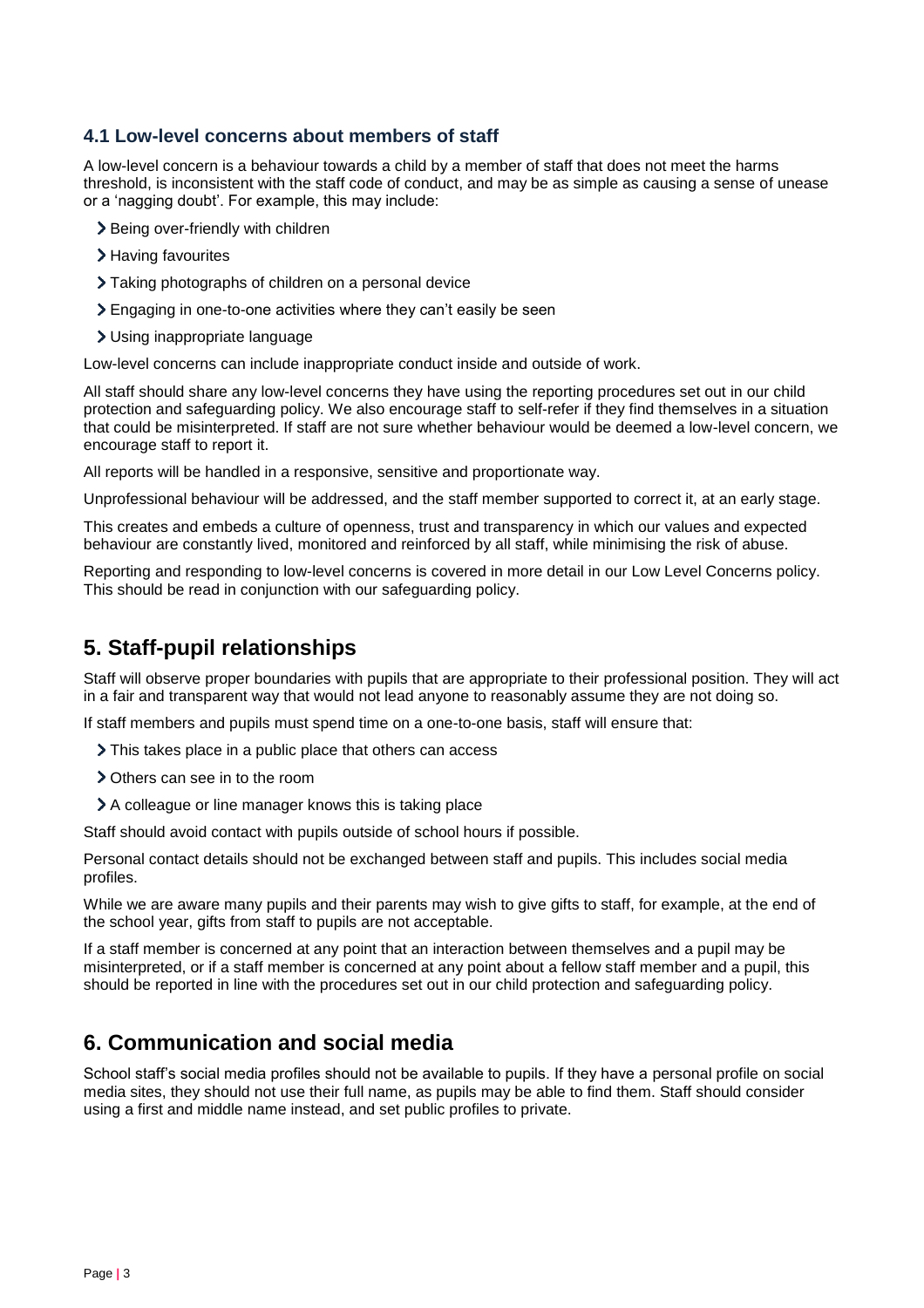Staff should not attempt to contact pupils or their parents via social media, or any other means outside school, in order to develop any sort of relationship. They will not make any efforts to find pupils' or parents' social media profiles.

Staff will ensure that they do not post any images online that identify children who are pupils at the school without their consent.

Staff should be aware of the school's online safety policy.

## **7. Acceptable use of technology**

Staff will not use technology in school to view material that is illegal, inappropriate or likely to be deemed offensive. This includes, but is not limited to, sending obscene emails, gambling and viewing pornography or other inappropriate content.

Staff will not use personal mobile phones and laptops, or school equipment for personal use during any dedicated contact time with students. They will also not use personal mobile phones or cameras to take pictures of pupils. Please read the mobile phone policy for more details.

We have the right to monitor emails and internet use on the school IT system.

## **8. Confidentiality**

In the course of their role, members of staff are often privy to sensitive and confidential information about the school, staff, pupils and their parents.

This information should never be:

- Disclosed to anyone unless required by law or with consent from the relevant party or parties
- Used to humiliate, embarrass or blackmail others
- Used for a purpose other than what it was collected and intended for

This does not overrule staff's duty to report child protection concerns to the appropriate channel where staff believe a child has been harmed or is at risk of harm, as detailed further in our child protection and safeguarding policy.

#### **9. Honesty and integrity**

Staff should maintain high standards of honesty and integrity in their role. This includes when dealing with pupils, handling money, claiming expenses and using school property and facilities.

Staff will not accept bribes. Gifts that are worth more than £50 must be declared and recorded on the gifts and hospitality register.

Staff will ensure that all information given to the school is correct. This should include:

- Background information (including any past or current investigations/cautions related to conduct outside of school)
- Qualifications
- > Professional experience

Where there are any updates to the information provided to the school, the member of staff will advise the school as such as soon as reasonably practicable. Consideration will then be given to the nature and circumstances of the matter and whether this may have an impact on the member of staff's employment.